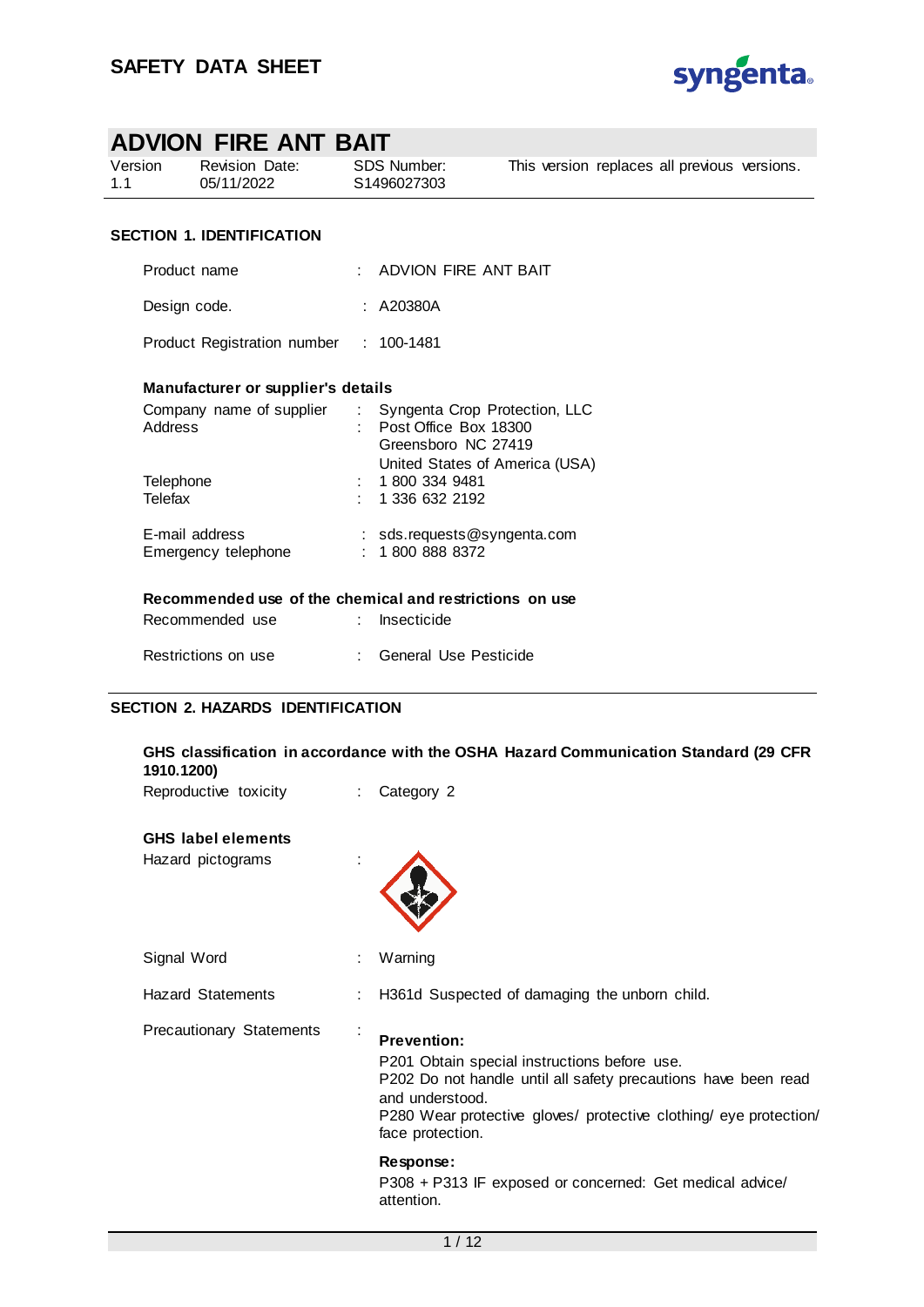

| Version |  |
|---------|--|
| 1.1     |  |

Revision Date: 05/11/2022

SDS Number: S1496027303

This version replaces all previous versions.

## **Storage:**

P405 Store locked up.

**Disposal:** 

P501 Dispose of contents/ container to an approved waste disposal plant.

#### **Other hazards**

None known.

## **SECTION 3. COMPOSITION/INFORMATION ON INGREDIENTS**

Substance / Mixture : Mixture

**Components**

| Chemical name                 | ICAS-No.    | Concentration (% w/w) |
|-------------------------------|-------------|-----------------------|
| diethylene glycol methylether | 111-77-3    | $>= 0.1 - 1.1$        |
| lethanol                      | 64-17-5     | $>= 0.1 - 1.1$        |
| lindoxacarb                   | 173584-44-6 | 0.045                 |

Actual concentration is withheld as a trade secret

#### **SECTION 4. FIRST AID MEASURES**

| General advice                                                    |   | Have the product container, label or Safety Data Sheet with<br>you when calling the emergency number, a poison control<br>center or physician, or going for treatment.                                     |
|-------------------------------------------------------------------|---|------------------------------------------------------------------------------------------------------------------------------------------------------------------------------------------------------------|
| If inhaled                                                        |   | Take the victim into fresh air.<br>If breathing is irregular or stopped, administer artificial<br>respiration.<br>Keep patient warm and at rest.<br>Call a physician or poison control center immediately. |
| In case of skin contact                                           |   | : Take off all contaminated clothing immediately.<br>Wash off immediately with plenty of water.<br>If skin irritation persists, call a physician.<br>Wash contaminated clothing before re-use.             |
| In case of eye contact                                            |   | Rinse immediately with plenty of water, also under the eyelids,<br>for at least 15 minutes.<br>Remove contact lenses.<br>Immediate medical attention is required.                                          |
| If swallowed                                                      |   | If swallowed, seek medical advice immediately and show this<br>container or label.<br>Do NOT induce vomiting.                                                                                              |
| Most important symptoms<br>and effects, both acute and<br>delayed | ÷ | Nonspecific<br>No symptoms known or expected.                                                                                                                                                              |
| Notes to physician                                                |   | There is no specific antidote available.<br>Treat symptomatically.                                                                                                                                         |

#### **SECTION 5. FIRE-FIGHTING MEASURES**

| Suitable extinguishing media | Extinguishing media - small fires                        |
|------------------------------|----------------------------------------------------------|
|                              | Use water spray, alcohol-resistant foam, dry chemical or |
|                              | carbon dioxide.                                          |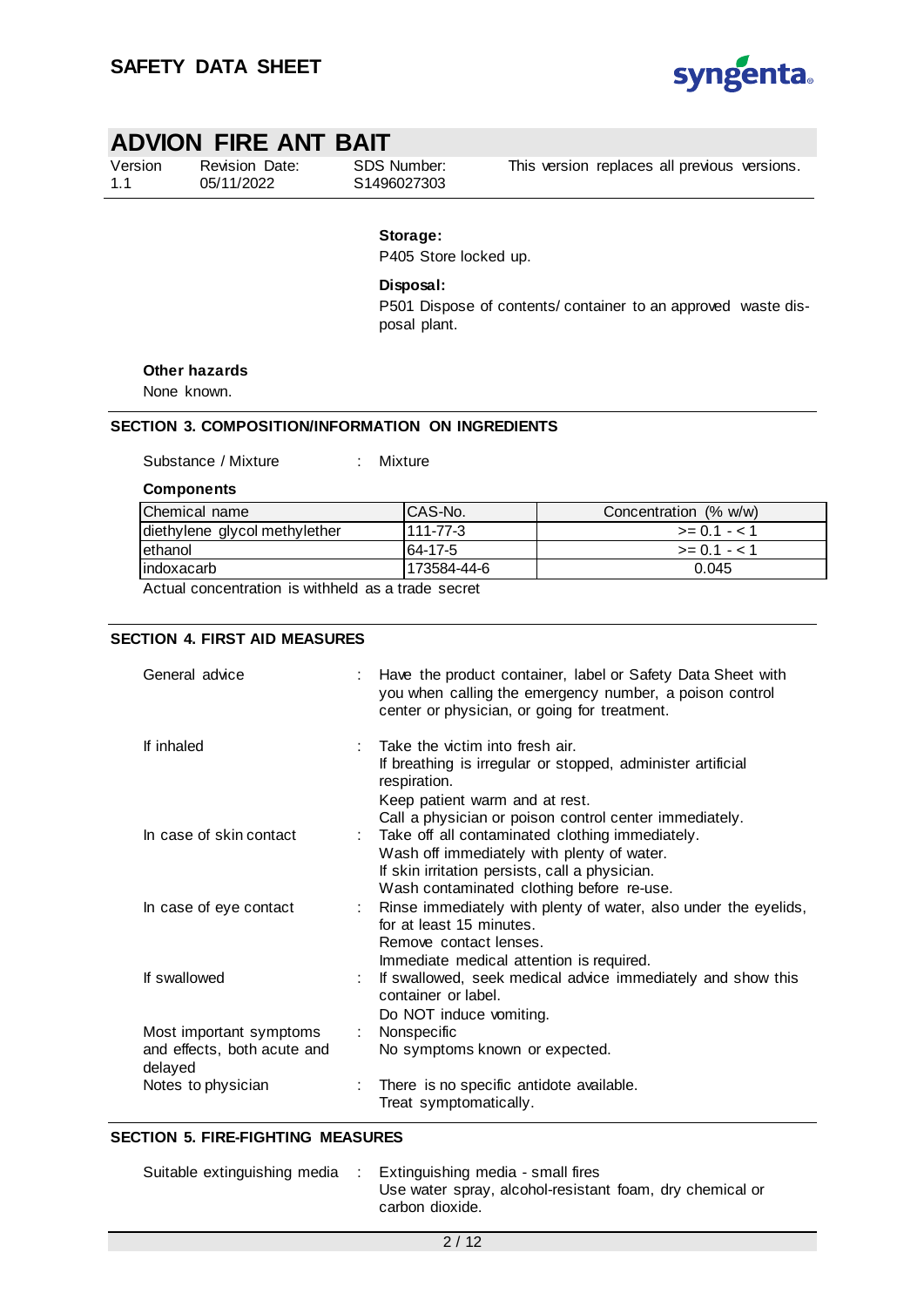

|     |                   | ADVION FIRE ANT BAIT                                     |   |                                                                 |                                                                                                                                                                                                                                                                                                                                |  |
|-----|-------------------|----------------------------------------------------------|---|-----------------------------------------------------------------|--------------------------------------------------------------------------------------------------------------------------------------------------------------------------------------------------------------------------------------------------------------------------------------------------------------------------------|--|
| 1.1 | Version           | Revision Date:<br>05/11/2022                             |   | <b>SDS Number:</b><br>S1496027303                               | This version replaces all previous versions.                                                                                                                                                                                                                                                                                   |  |
|     | media<br>fighting | Unsuitable extinguishing<br>Specific hazards during fire | ÷ | Alcohol-resistant foam<br>or<br>Water spray<br>fire.<br>health. | Extinguishing media - large fires<br>Do not use a solid water stream as it may scatter and spread<br>As the product contains combustible organic ingredients, fire<br>will produce dense black smoke containing hazardous<br>products of combustion (see section 10).<br>Exposure to decomposition products may be a hazard to |  |
|     |                   | Further information                                      |   | courses.                                                        | Do not allow run-off from fire fighting to enter drains or water                                                                                                                                                                                                                                                               |  |
|     | for fire-fighters | Special protective equipment :                           |   | apparatus.                                                      | Cool closed containers exposed to fire with water spray.<br>Wear full protective clothing and self-contained breathing                                                                                                                                                                                                         |  |

## **SECTION 6. ACCIDENTAL RELEASE MEASURES**

| tive equipment and emer-<br>gency procedures             | Personal precautions, protec-: Refer to protective measures listed in sections 7 and 8.<br>Avoid dust formation.                                                                                                                                                                                                                                                                                          |
|----------------------------------------------------------|-----------------------------------------------------------------------------------------------------------------------------------------------------------------------------------------------------------------------------------------------------------------------------------------------------------------------------------------------------------------------------------------------------------|
| Environmental precautions                                | : Do not flush into surface water or sanitary sewer system.<br>If the product contaminates rivers and lakes or drains inform<br>respective authorities.                                                                                                                                                                                                                                                   |
| Methods and materials for<br>containment and cleaning up | : Contain spillage, pick up with an electrically protected vacuum<br>cleaner or by wet-brushing and transfer to a container for<br>disposal according to local regulations (see section 13).<br>Do not create a powder cloud by using a brush or compressed<br>air.<br>Clean contaminated surface thoroughly.<br>Clean with detergents. Avoid solvents.<br>Retain and dispose of contaminated wash water. |

#### **SECTION 7. HANDLING AND STORAGE**

| Advice on safe handling     | : No special protective measures against fire required.<br>Avoid contact with skin and eyes.<br>When using do not eat, drink or smoke.<br>For personal protection see section 8.                                        |
|-----------------------------|-------------------------------------------------------------------------------------------------------------------------------------------------------------------------------------------------------------------------|
| Conditions for safe storage | : No special storage conditions required.<br>Keep containers tightly closed in a dry, cool and well-<br>ventilated place.<br>Keep out of the reach of children.<br>Keep away from food, drink and animal feedingstuffs. |

## **SECTION 8. EXPOSURE CONTROLS/PERSONAL PROTECTION**

### **Ingredients with workplace control parameters**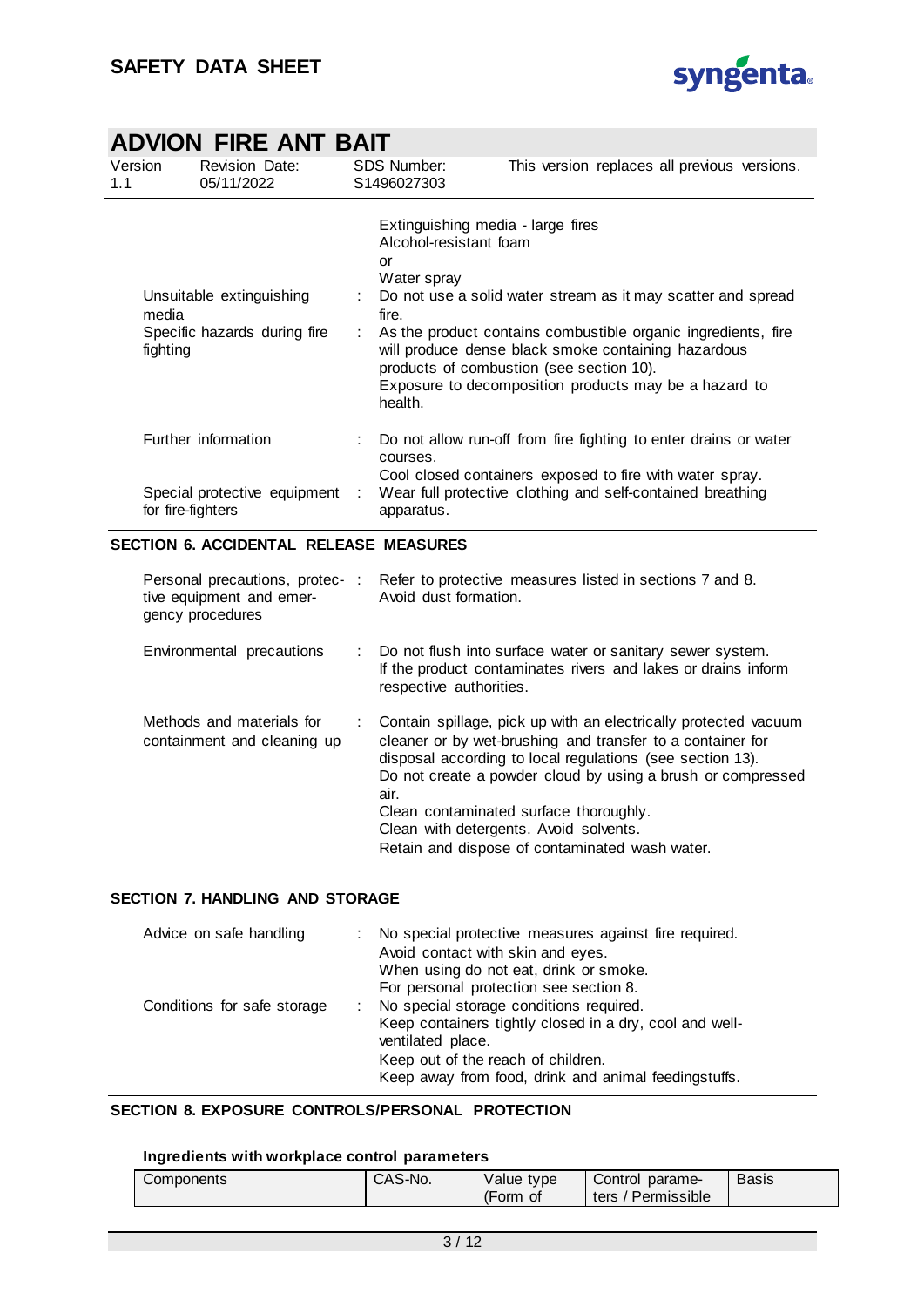

Version 1.1

Revision Date: 05/11/2022

SDS Number: S1496027303

This version replaces all previous versions.

|                               |   |                                                  | exposure)                                 | concentration                                                                                                                                                                                                                                                                                                                                                                                                                                                                                                                                                                                                                                                                                                                                |                           |
|-------------------------------|---|--------------------------------------------------|-------------------------------------------|----------------------------------------------------------------------------------------------------------------------------------------------------------------------------------------------------------------------------------------------------------------------------------------------------------------------------------------------------------------------------------------------------------------------------------------------------------------------------------------------------------------------------------------------------------------------------------------------------------------------------------------------------------------------------------------------------------------------------------------------|---------------------------|
| ethanol                       |   | 64-17-5                                          | <b>STEL</b><br><b>TWA</b>                 | 1000 ppm<br>1000 ppm                                                                                                                                                                                                                                                                                                                                                                                                                                                                                                                                                                                                                                                                                                                         | <b>ACGIH</b><br>NIOSH REL |
|                               |   |                                                  |                                           | 1,900 mg/m3                                                                                                                                                                                                                                                                                                                                                                                                                                                                                                                                                                                                                                                                                                                                  |                           |
|                               |   |                                                  | <b>TWA</b>                                | 1000 ppm                                                                                                                                                                                                                                                                                                                                                                                                                                                                                                                                                                                                                                                                                                                                     | OSHA Z-1                  |
|                               |   |                                                  |                                           | 1,900 mg/m3                                                                                                                                                                                                                                                                                                                                                                                                                                                                                                                                                                                                                                                                                                                                  |                           |
|                               |   |                                                  | <b>TWA</b>                                | 1000 ppm                                                                                                                                                                                                                                                                                                                                                                                                                                                                                                                                                                                                                                                                                                                                     | OSHA P0                   |
|                               |   |                                                  |                                           | 1,900 mg/m3                                                                                                                                                                                                                                                                                                                                                                                                                                                                                                                                                                                                                                                                                                                                  |                           |
| <b>Engineering measures</b>   |   | actual risks in use.<br>standards.<br>advice.    | CONSULT THE PRODUCT LABEL.                | THE FOLLOWING RECOMMENDATIONS FOR EXPOSURE<br>CONTROLS/PERSONAL PROTECTION ARE INTENDED<br>FOR THE MANUFACTURE, FORMULATION AND<br>PACKAGING OF THE PRODUCT. FOR COMMERCIAL<br>APPLICATIONS AND/OR ON-FARM APPLICATIONS<br>Containment and/or segregation is the most reliable technical<br>protection measure if exposure cannot be eliminated.<br>The extent of these protection measures depends on the<br>Maintain air concentrations below occupational exposure<br>Where necessary, seek additional occupational hygiene                                                                                                                                                                                                               |                           |
| Personal protective equipment |   |                                                  |                                           |                                                                                                                                                                                                                                                                                                                                                                                                                                                                                                                                                                                                                                                                                                                                              |                           |
| Respiratory protection        | ÷ |                                                  |                                           | No personal respiratory protective equipment normally                                                                                                                                                                                                                                                                                                                                                                                                                                                                                                                                                                                                                                                                                        |                           |
|                               |   | required.                                        |                                           | When workers are facing concentrations above the exposure                                                                                                                                                                                                                                                                                                                                                                                                                                                                                                                                                                                                                                                                                    |                           |
| Hand protection               |   |                                                  |                                           | limit they must use appropriate certified respirators.                                                                                                                                                                                                                                                                                                                                                                                                                                                                                                                                                                                                                                                                                       |                           |
|                               |   |                                                  |                                           |                                                                                                                                                                                                                                                                                                                                                                                                                                                                                                                                                                                                                                                                                                                                              |                           |
| Remarks                       |   |                                                  | degradation or chemical breakthrough.     | Wear protective gloves. The choice of an appropriate glove<br>does not only depend on its material but also on other quality<br>features and is different from one producer to the other.<br>Please observe the instructions regarding permeability and<br>breakthrough time which are provided by the supplier of the<br>gloves. Also take into consideration the specific local<br>conditions under which the product is used, such as the<br>danger of cuts, abrasion, and the contact time. The break<br>through time depends amongst other things from the<br>material, the thickness and the type of glove and therefore<br>has to be measured for each case. Gloves should be<br>discarded and replaced if there is any indication of |                           |
| Eye protection                |   |                                                  | No special protective equipment required. |                                                                                                                                                                                                                                                                                                                                                                                                                                                                                                                                                                                                                                                                                                                                              |                           |
| Skin and body protection      |   | the specific work-place.<br>Wear as appropriate: | Dust impervious protective suit           | Choose body protection in relation to its type, to the<br>concentration and amount of dangerous substances, and to<br>Remove and wash contaminated clothing before re-use.                                                                                                                                                                                                                                                                                                                                                                                                                                                                                                                                                                   |                           |
| Protective measures           | ÷ |                                                  |                                           | The use of technical measures should always have priority<br>over the use of personal protective equipment.<br>When selecting personal protective equipment, seek                                                                                                                                                                                                                                                                                                                                                                                                                                                                                                                                                                            |                           |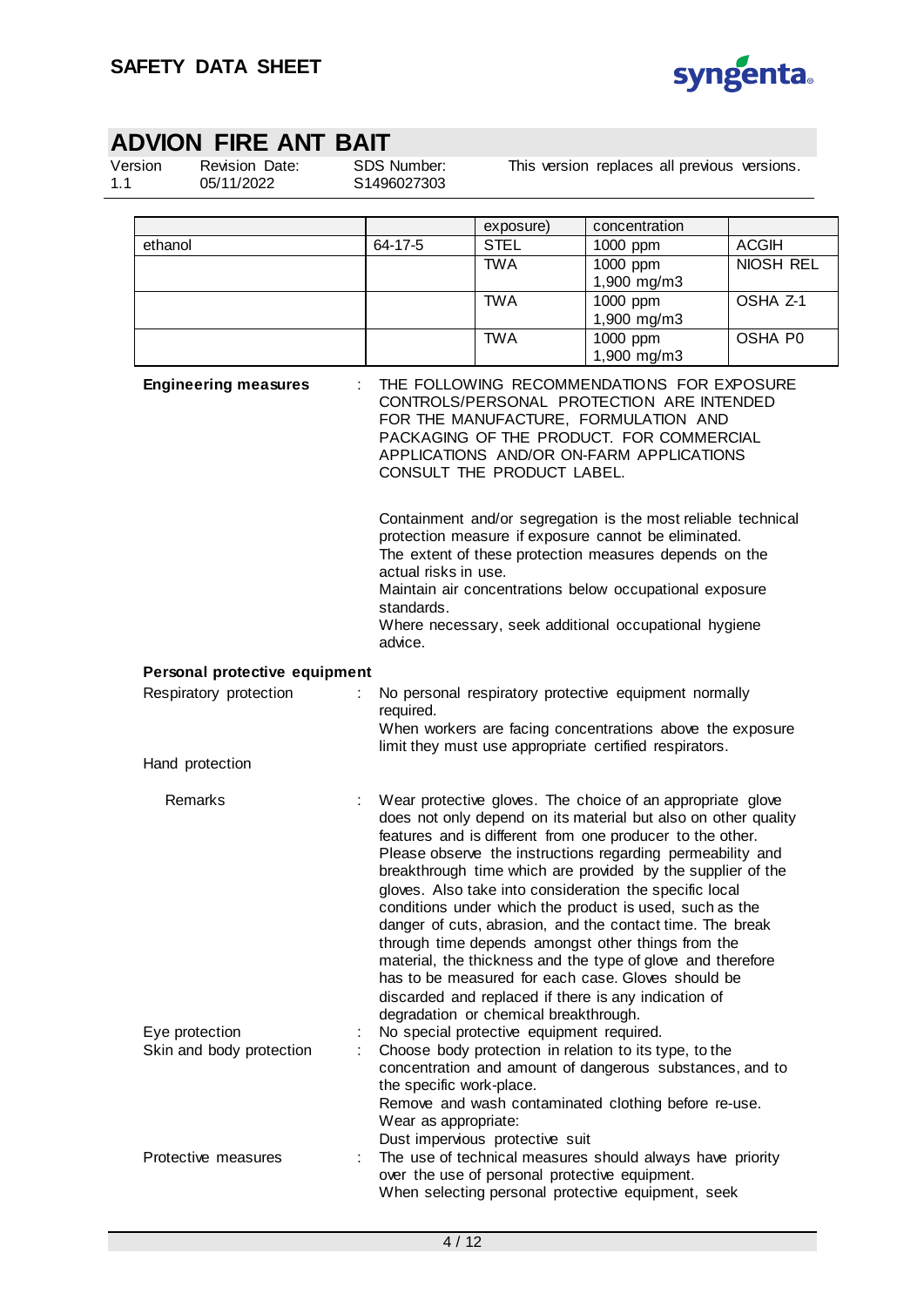

| 1.1 | ADVION FIRE ANT BAIT<br>Version<br>Revision Date:<br>05/11/2022 |           | SDS Number:<br>This version replaces all previous versions.<br>S1496027303 |
|-----|-----------------------------------------------------------------|-----------|----------------------------------------------------------------------------|
|     |                                                                 |           | appropriate professional advice.                                           |
|     | SECTION 9. PHYSICAL AND CHEMICAL PROPERTIES                     |           |                                                                            |
|     | Appearance                                                      | ÷         | granular                                                                   |
|     | Color                                                           |           | light yellow                                                               |
|     | Odor                                                            |           | oily, weak                                                                 |
|     | Odor Threshold                                                  |           | No data available                                                          |
|     | рH                                                              | ÷         | 7.7<br>Concentration: 1 % w/v                                              |
|     | Melting point/range                                             |           | No data available                                                          |
|     | Boiling point/boiling range                                     |           | No data available                                                          |
|     | Flash point                                                     |           | Method: Pensky-Martens o.c.<br>does not flash                              |
|     | Evaporation rate                                                |           | No data available                                                          |
|     | Flammability (solid, gas)                                       |           | No data available                                                          |
|     | Upper explosion limit / Upper<br>flammability limit             | ÷         | No data available                                                          |
|     | Lower explosion limit / Lower<br>flammability limit             | $\sim$ 1. | No data available                                                          |
|     | Vapor pressure                                                  |           | No data available                                                          |
|     | Relative vapor density                                          |           | No data available                                                          |
|     | Density                                                         |           | $0.25 - 0.35$ g/cm3                                                        |
|     | Solubility(ies)<br>Solubility in other solvents                 | ÷         | No data available                                                          |
|     | Partition coefficient: n-                                       |           | No data available                                                          |
|     | octanol/water<br>Autoignition temperature                       |           | No data available                                                          |
|     | Decomposition temperature                                       | ÷         | No data available                                                          |
|     | Viscosity<br>Viscosity, kinematic                               | ÷         | No data available                                                          |
|     | Explosive properties                                            |           | No data available                                                          |
|     | Oxidizing properties                                            |           | No data available                                                          |
|     | Particle size                                                   |           | No data available                                                          |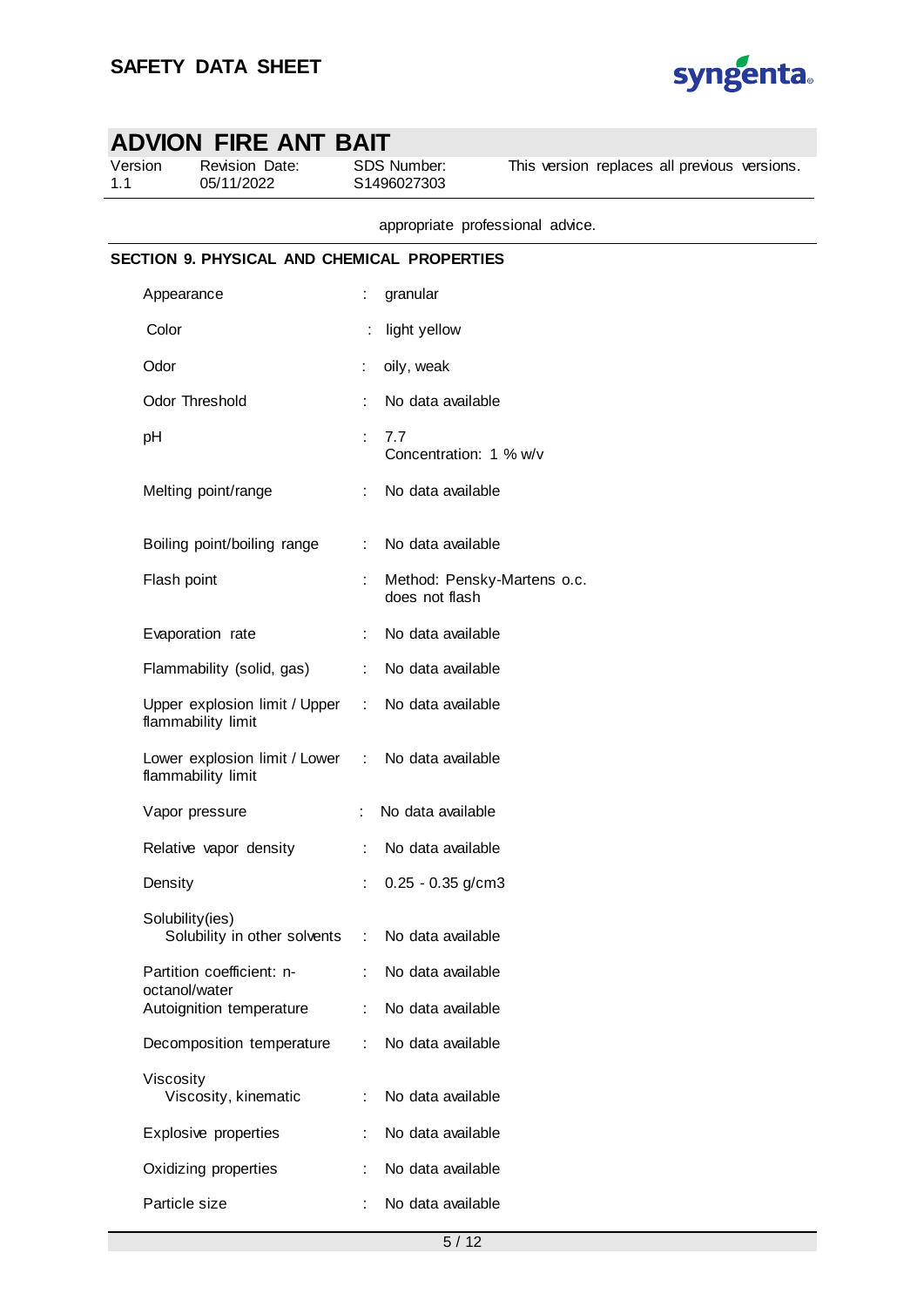

| Version | Б |
|---------|---|
| 1.1     |   |

Revision Date: 05/11/2022

SDS Number: S1496027303

This version replaces all previous versions.

## **SECTION 10. STABILITY AND REACTIVITY**

| Reactivity                          | : None reasonably foreseeable.                                                               |
|-------------------------------------|----------------------------------------------------------------------------------------------|
| Chemical stability                  | : Stable under normal conditions.                                                            |
| tions                               | Possibility of hazardous reac- : No dangerous reaction known under conditions of normal use. |
| Conditions to avoid                 | : No decomposition if used as directed.                                                      |
| Incompatible materials              | : None known.                                                                                |
| Hazardous decomposition<br>products | : No hazardous decomposition products are known.                                             |

#### **SECTION 11. TOXICOLOGICAL INFORMATION**

| Information on likely routes of exposure<br>Ingestion<br>Inhalation<br>Skin contact<br>Eye contact |                             |                                                                                                                                                            |
|----------------------------------------------------------------------------------------------------|-----------------------------|------------------------------------------------------------------------------------------------------------------------------------------------------------|
| <b>Acute toxicity</b>                                                                              |                             |                                                                                                                                                            |
| <b>Product:</b><br>Acute oral toxicity                                                             | $\mathcal{L}^{\mathcal{L}}$ | LD50 (Rat, female): $> 5,000$ mg/kg                                                                                                                        |
| Acute dermal toxicity                                                                              |                             | LD50 (Rat, male and female): $> 2,000$ mg/kg<br>Assessment: The substance or mixture has no acute dermal<br>toxicity                                       |
| <b>Components:</b>                                                                                 |                             |                                                                                                                                                            |
| indoxacarb:<br>Acute oral toxicity                                                                 | ÷                           | LD50 (Rat): 268 mg/kg                                                                                                                                      |
| Acute inhalation toxicity                                                                          | ÷                           | LC50 (Rat): $> 5.5$ mg/l<br>Exposure time: 4 h<br>Test atmosphere: dust/mist<br>Assessment: The substance or mixture has no acute inhala-<br>tion toxicity |
| Acute dermal toxicity                                                                              |                             | LD50 (Rat): $> 5,000$ mg/kg<br>Assessment: The substance or mixture has no acute dermal<br>toxicity                                                        |
| <b>Skin corrosion/irritation</b>                                                                   |                             |                                                                                                                                                            |
| Product:<br>Species<br>Result                                                                      | $\cdot$                     | Rabbit<br>No skin irritation                                                                                                                               |
| <b>Components:</b>                                                                                 |                             |                                                                                                                                                            |
| indoxacarb:                                                                                        |                             |                                                                                                                                                            |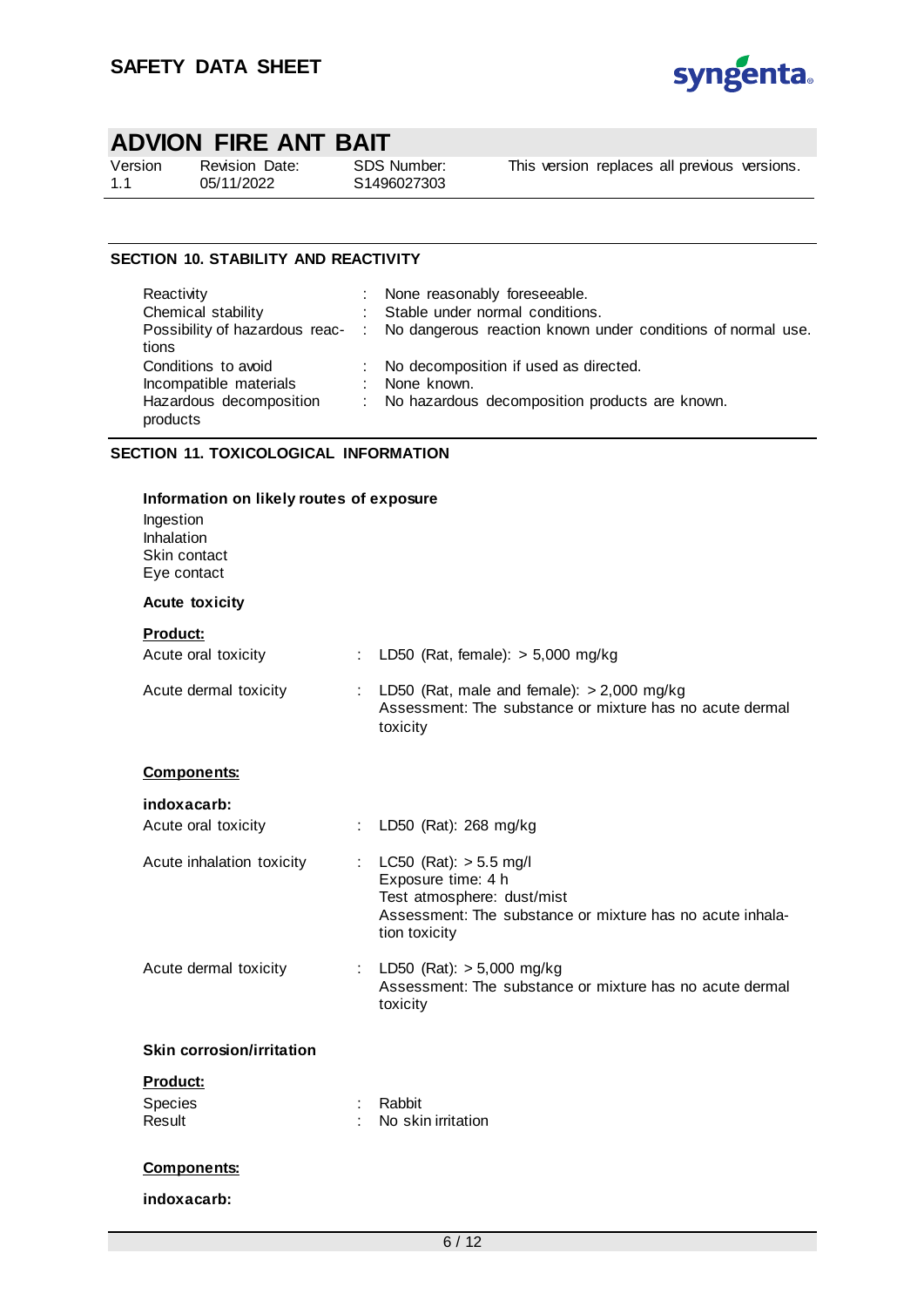

| Version<br>1.1 | ADVION FIRE ANT BAIT<br><b>Revision Date:</b><br>05/11/2022 | SDS Number:<br>S1496027303                              | This version replaces all previous versions.                                     |
|----------------|-------------------------------------------------------------|---------------------------------------------------------|----------------------------------------------------------------------------------|
| Result         |                                                             | No skin irritation                                      |                                                                                  |
|                | Serious eye damage/eye irritation                           |                                                         |                                                                                  |
|                | Product:                                                    |                                                         |                                                                                  |
| Species        |                                                             | Rabbit                                                  |                                                                                  |
| Result         |                                                             | No eye irritation                                       |                                                                                  |
|                | <b>Components:</b>                                          |                                                         |                                                                                  |
|                | indoxacarb:                                                 |                                                         |                                                                                  |
| Result         |                                                             | No eye irritation                                       |                                                                                  |
|                | Respiratory or skin sensitization                           |                                                         |                                                                                  |
|                | Product:                                                    |                                                         |                                                                                  |
| Species        |                                                             | Guinea pig                                              |                                                                                  |
| Result         |                                                             |                                                         | Did not cause sensitization on laboratory animals.                               |
|                | <b>Components:</b>                                          |                                                         |                                                                                  |
|                | indoxacarb:                                                 |                                                         |                                                                                  |
| Result         |                                                             |                                                         | May cause sensitization by skin contact.                                         |
|                | <b>Germ cell mutagenicity</b>                               |                                                         |                                                                                  |
|                | <b>Components:</b>                                          |                                                         |                                                                                  |
|                | indoxacarb:                                                 |                                                         |                                                                                  |
|                | Germ cell mutagenicity -<br>Assessment                      | $\mathcal{L}_{\mathrm{max}}$                            | Animal testing did not show any mutagenic effects.                               |
|                | Carcinogenicity                                             |                                                         |                                                                                  |
|                | <b>Components:</b>                                          |                                                         |                                                                                  |
|                | ethanol:                                                    |                                                         |                                                                                  |
| ment           |                                                             |                                                         | Carcinogenicity - Assess- : No evidence of carcinogenicity in animal studies.    |
|                | indoxacarb:                                                 |                                                         |                                                                                  |
| ment           | Carcinogenicity - Assess-                                   |                                                         | No evidence of carcinogenicity in animal studies.                                |
| <b>IARC</b>    | ethanol                                                     | Group 1: Carcinogenic to humans                         | 64-17-5                                                                          |
| <b>OSHA</b>    |                                                             | on OSHA's list of regulated carcinogens.                | No component of this product present at levels greater than or equal to 0.1% is  |
| <b>NTP</b>     |                                                             | identified as a known or anticipated carcinogen by NTP. | No ingredient of this product present at levels greater than or equal to 0.1% is |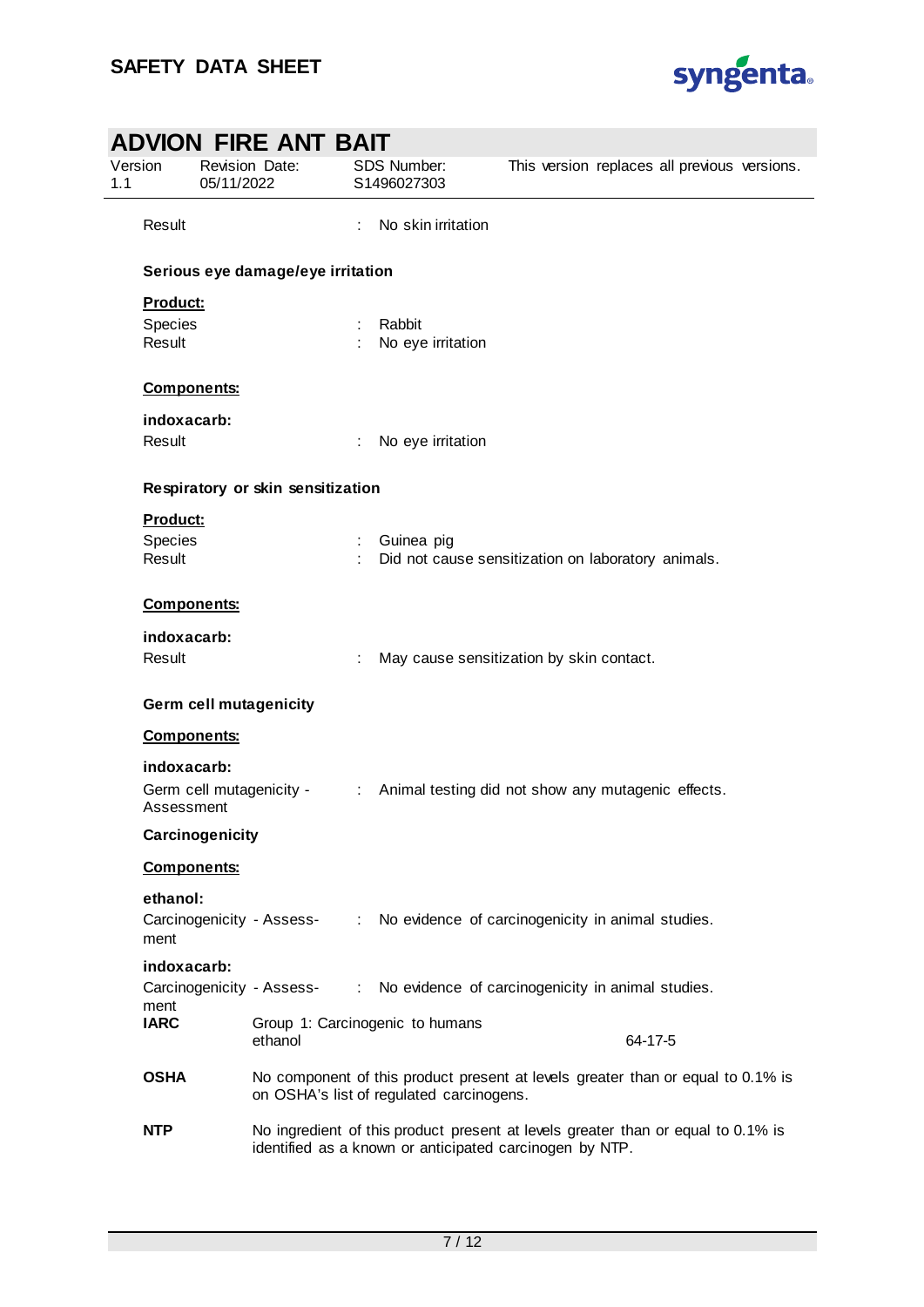

|                | ADVION FIRE ANT BAIT                                                      |               |                                                                   |                                                                 |  |
|----------------|---------------------------------------------------------------------------|---------------|-------------------------------------------------------------------|-----------------------------------------------------------------|--|
| Version<br>1.1 | Revision Date:<br>05/11/2022                                              |               | <b>SDS Number:</b><br>S1496027303                                 | This version replaces all previous versions.                    |  |
|                | <b>Reproductive toxicity</b>                                              |               |                                                                   |                                                                 |  |
|                | <b>Components:</b>                                                        |               |                                                                   |                                                                 |  |
|                | diethylene glycol methylether:<br>Reproductive toxicity - As-<br>sessment | $\mathcal{L}$ | animal experiments.                                               | Some evidence of adverse effects on development, based on       |  |
|                | indoxacarb:<br>Reproductive toxicity - As- :<br>sessment                  |               | No toxicity to reproduction                                       |                                                                 |  |
|                | <b>STOT-single exposure</b>                                               |               |                                                                   |                                                                 |  |
|                | <b>Components:</b>                                                        |               |                                                                   |                                                                 |  |
|                | indoxacarb:<br>Target Organs<br>Assessment                                |               | Central nervous system<br>toxicant, single exposure, category 2.  | The substance or mixture is classified as specific target organ |  |
|                | <b>STOT-repeated exposure</b>                                             |               |                                                                   |                                                                 |  |
|                | <b>Components:</b>                                                        |               |                                                                   |                                                                 |  |
|                | indoxacarb:<br>Target Organs<br>Assessment                                |               | Blood, Nervous system<br>toxicant, repeated exposure, category 2. | The substance or mixture is classified as specific target organ |  |

# **SECTION 12. ECOLOGICAL INFORMATION**

| <b>Ecotoxicity</b> |  |
|--------------------|--|
|--------------------|--|

| <b>Product:</b>                     |   |                                                                                                            |
|-------------------------------------|---|------------------------------------------------------------------------------------------------------------|
| Toxicity to fish                    | ÷ | LC50 (Oncorhynchus mykiss (rainbow trout)): $> 100$ mg/l<br>Exposure time: 96 h                            |
| aquatic invertebrates               |   | Toxicity to daphnia and other : EC50 (Daphnia magna Straus (Water flea)): > 69 mg/l<br>Exposure time: 48 h |
| Toxicity to algae/aquatic<br>plants |   | : EC50 (Raphidocelis subcapitata (freshwater green alga)): ><br>$53 \text{ mg/l}$<br>Exposure time: 96 h   |
|                                     |   | EC10 (Raphidocelis subcapitata (freshwater green alga)): 14<br>mq/l<br>Exposure time: 96 h                 |
|                                     |   | NOEC (Raphidocelis subcapitata (freshwater green alga)):<br>$1.49$ mg/l<br>Exposure time: 96 h             |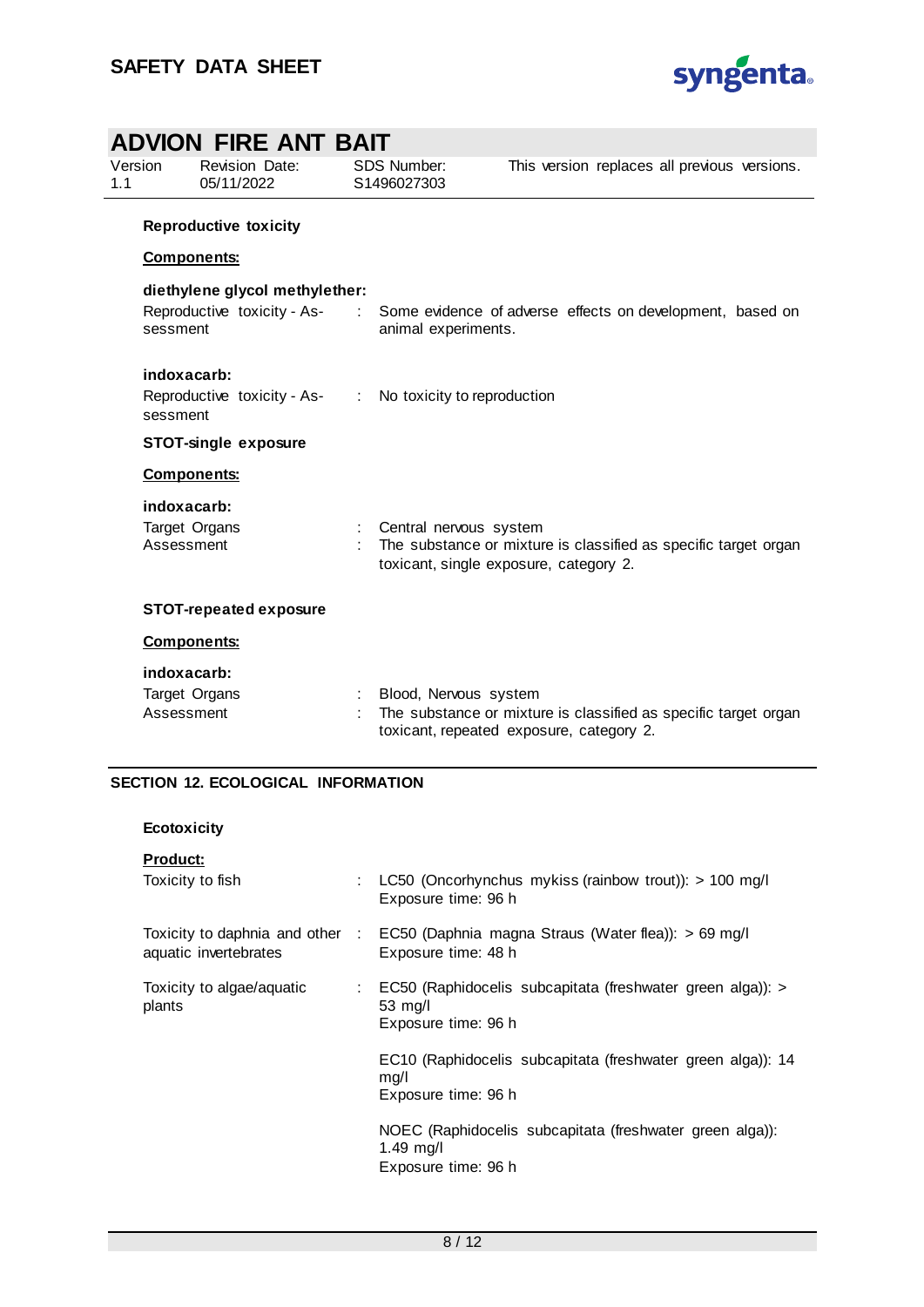

|                |                                  | <b>ADVION FIRE ANT BAIT</b>                                      |   |                                    |                                                                                                                                                                                     |
|----------------|----------------------------------|------------------------------------------------------------------|---|------------------------------------|-------------------------------------------------------------------------------------------------------------------------------------------------------------------------------------|
| Version<br>1.1 |                                  | <b>Revision Date:</b><br>05/11/2022                              |   | SDS Number:<br>S1496027303         | This version replaces all previous versions.                                                                                                                                        |
|                |                                  | <b>Components:</b>                                               |   |                                    |                                                                                                                                                                                     |
|                | indoxacarb:                      |                                                                  |   |                                    |                                                                                                                                                                                     |
|                |                                  | Toxicity to fish                                                 |   | Exposure time: 96 h                | : LC50 (Oncorhynchus mykiss (rainbow trout)): 0.65 mg/l                                                                                                                             |
|                |                                  | aquatic invertebrates                                            |   | Exposure time: 48 h                | Toxicity to daphnia and other : EC50 (Daphnia magna (Water flea)): 0.6 mg/l                                                                                                         |
|                | plants                           | Toxicity to algae/aquatic                                        |   | Exposure time: 14 d                | : EC50 (Lemna gibba (gibbous duckweed)): > 84.3 mg/l                                                                                                                                |
|                | icity)                           | Toxicity to fish (Chronic tox-                                   | ÷ | Exposure time: 90 d                | NOEC (Oncorhynchus mykiss (rainbow trout)): 0.15 mg/l                                                                                                                               |
|                | ic toxicity)                     | Toxicity to daphnia and other :<br>aquatic invertebrates (Chron- |   | Exposure time: 21 d                | NOEC (Daphnia magna (Water flea)): 0.09 mg/l                                                                                                                                        |
|                |                                  | Persistence and degradability                                    |   |                                    |                                                                                                                                                                                     |
|                |                                  | <b>Components:</b>                                               |   |                                    |                                                                                                                                                                                     |
|                | diethylene glycol methylether:   |                                                                  |   |                                    |                                                                                                                                                                                     |
|                |                                  | Biodegradability                                                 |   | Result: Readily biodegradable.     |                                                                                                                                                                                     |
|                | indoxacarb:                      |                                                                  |   |                                    |                                                                                                                                                                                     |
|                |                                  | Biodegradability                                                 | ÷ | Result: Not readily biodegradable. |                                                                                                                                                                                     |
|                | <b>Bioaccumulative potential</b> |                                                                  |   |                                    |                                                                                                                                                                                     |
|                | <b>Components:</b>               |                                                                  |   |                                    |                                                                                                                                                                                     |
|                | indoxacarb:                      |                                                                  |   |                                    |                                                                                                                                                                                     |
|                |                                  | Bioaccumulation                                                  |   | Exposure time: 21 d                | Species: Lepomis macrochirus (Bluegill sunfish)<br>Bioconcentration factor (BCF): 950.3                                                                                             |
|                |                                  | Mobility in soil                                                 |   |                                    |                                                                                                                                                                                     |
|                |                                  | <b>Components:</b>                                               |   |                                    |                                                                                                                                                                                     |
|                | indoxacarb:                      |                                                                  |   |                                    |                                                                                                                                                                                     |
|                |                                  | Distribution among environ-<br>mental compartments               |   | Remarks: No data available         |                                                                                                                                                                                     |
|                |                                  | Other adverse effects                                            |   |                                    |                                                                                                                                                                                     |
|                |                                  | <b>Components:</b>                                               |   |                                    |                                                                                                                                                                                     |
|                | assessment                       | diethylene glycol methylether:<br>Results of PBT and vPvB        |   |                                    | This substance is not considered to be persistent, bioaccumu-<br>lating and toxic (PBT). This substance is not considered to be<br>very persistent and very bioaccumulating (vPvB). |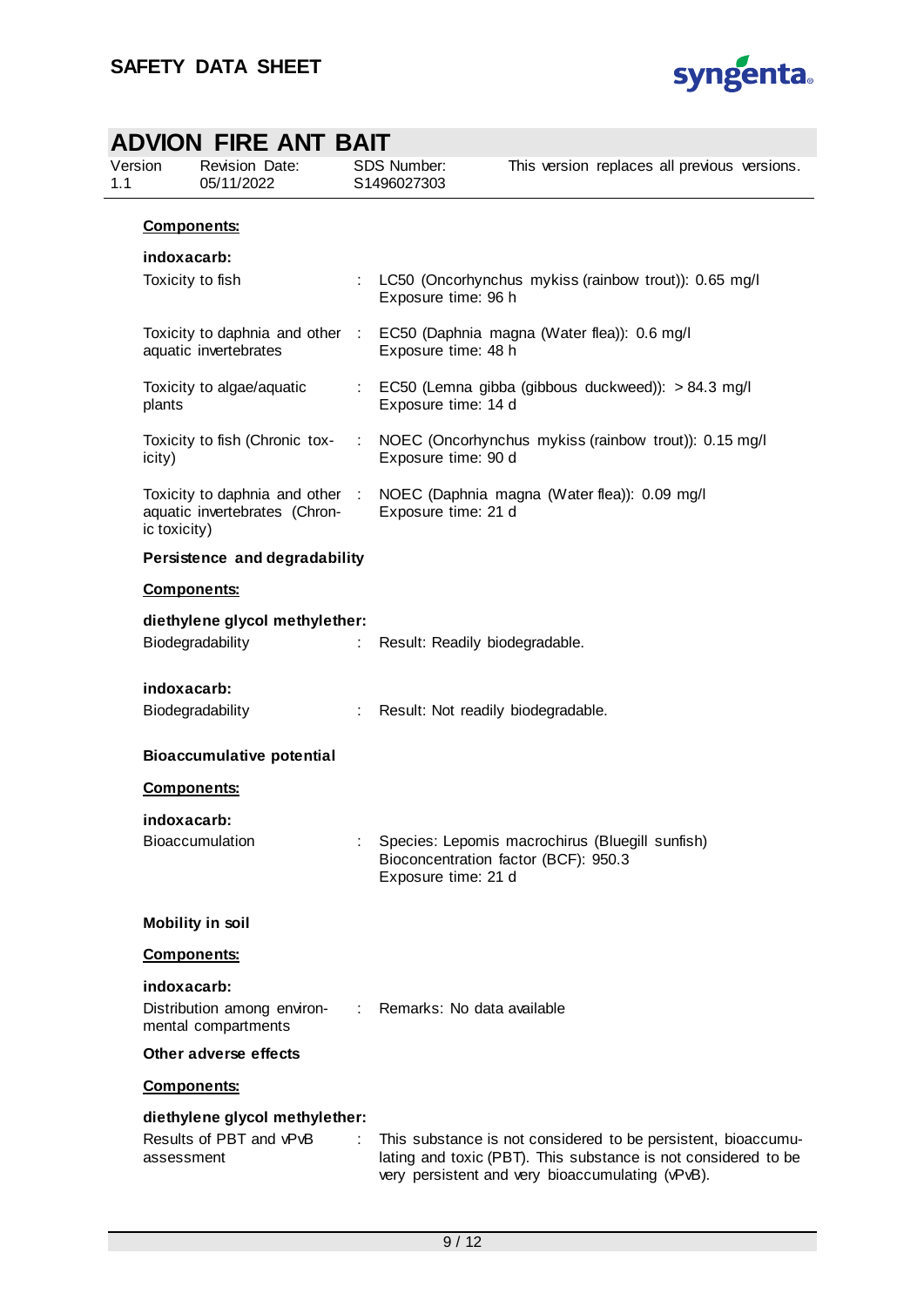

Version 1.1 Revision Date: 05/11/2022

SDS Number: S1496027303

This version replaces all previous versions.

### **SECTION 13. DISPOSAL CONSIDERATIONS**

| Disposal methods       |                                                                                                                                                                                                                                                                      |
|------------------------|----------------------------------------------------------------------------------------------------------------------------------------------------------------------------------------------------------------------------------------------------------------------|
| Waste from residues    | Do not contaminate ponds, waterways or ditches with<br>chemical or used container.<br>Do not dispose of waste into sewer.<br>Where possible recycling is preferred to disposal or<br>incineration.<br>If recycling is not practicable, dispose of in compliance with |
|                        | local regulations.                                                                                                                                                                                                                                                   |
| Contaminated packaging | Empty remaining contents.                                                                                                                                                                                                                                            |
|                        | Triple rinse containers.                                                                                                                                                                                                                                             |
|                        | Empty containers should be taken to an approved waste                                                                                                                                                                                                                |
|                        | handling site for recycling or disposal.                                                                                                                                                                                                                             |
|                        | Do not re-use empty containers.                                                                                                                                                                                                                                      |

#### **SECTION 14. TRANSPORT INFORMATION**

#### **International Regulations**

**UNRTDG**

Not regulated as a dangerous good

**IATA-DGR** Not regulated as a dangerous good

**IMDG-Code** Not regulated as a dangerous good

**Transport in bulk according to Annex II of MARPOL 73/78 and the IBC Code** Not applicable for product as supplied.

#### **Domestic regulation**

**49 CFR** Not regulated as a dangerous good

#### **Special precautions for user**

Remarks : Not classified as dangerous in the meaning of transport regulations.

#### **SECTION 15. REGULATORY INFORMATION**

This chemical is a pesticide product registered by the Environmental Protection Agency and is subject to certain labeling requirements under federal pesticide law. These requirements differ from the classification criteria and hazard information required for safety data sheets, and for workplace labels of non-pesticide chemicals. Following is the hazard information as required on the pesticide label: Caution

Keep away from children, domestic animals and pets.

#### **SARA 304 Extremely Hazardous Substances Reportable Quantity**

This material does not contain any components with a section 304 EHS RQ.

**SARA 302 Extremely Hazardous Substances Threshold Planning Quantity**

This material does not contain any components with a section 302 EHS TPQ.

**SARA 311/312 Hazards** : Reproductive toxicity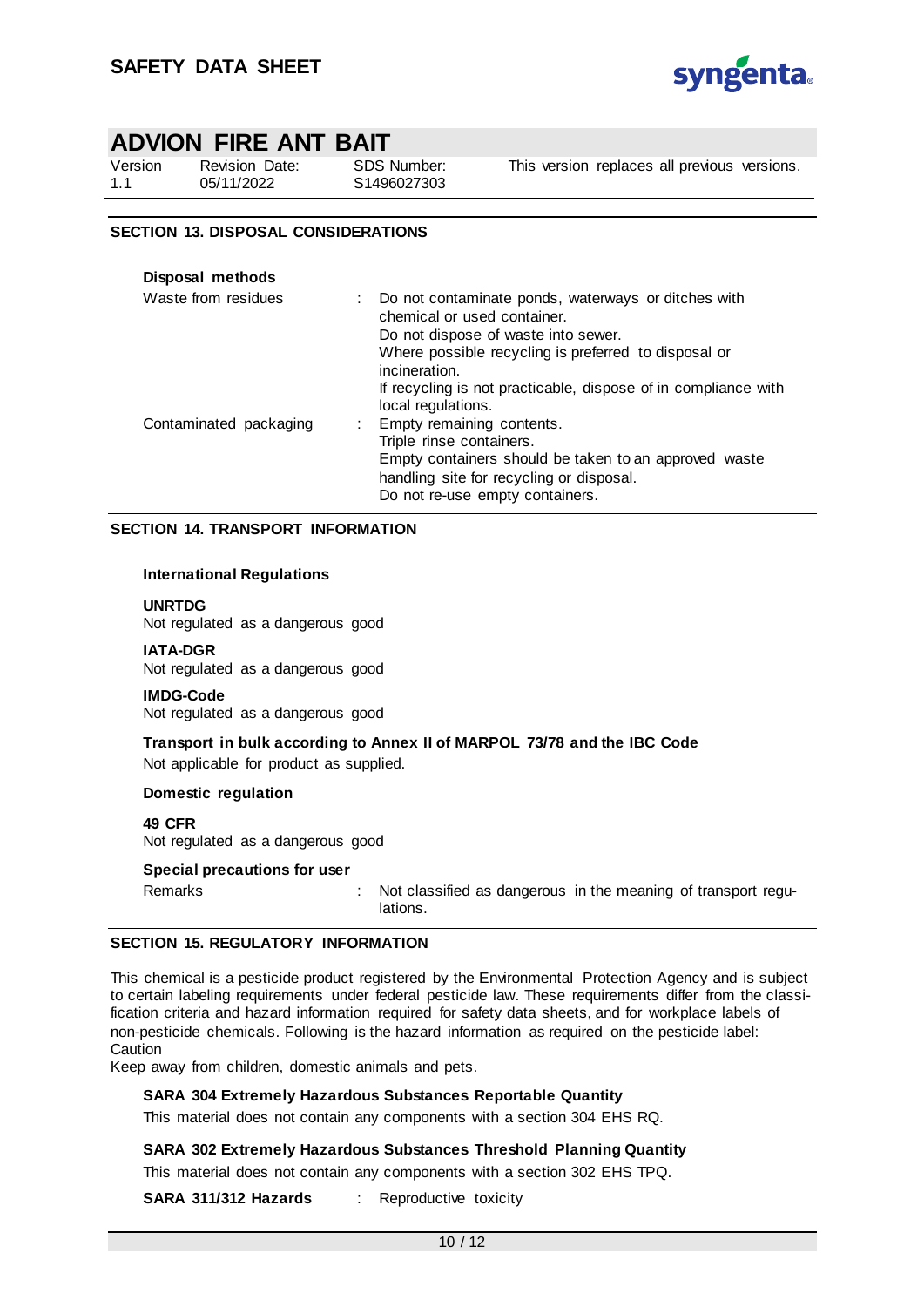

|                  | ADVION FIRE ANT BAIT                |                                                          |                                                                                                                                                                                         |
|------------------|-------------------------------------|----------------------------------------------------------|-----------------------------------------------------------------------------------------------------------------------------------------------------------------------------------------|
| Version<br>1.1   | <b>Revision Date:</b><br>05/11/2022 | <b>SDS Number:</b><br>S1496027303                        | This version replaces all previous versions.                                                                                                                                            |
| <b>SARA 313</b>  |                                     |                                                          | This material does not contain any chemical components with<br>known CAS numbers that exceed the threshold (De Minimis)<br>reporting levels established by SARA Title III, Section 313. |
|                  |                                     |                                                          | The ingredients of this product are reported in the following inventories:                                                                                                              |
| TSCA             |                                     | inventory                                                | On or in compliance with the active portion of the TSCA                                                                                                                                 |
| <b>TSCA list</b> |                                     | No substances are subject to a Significant New Use Rule. |                                                                                                                                                                                         |

No substances are subject to TSCA 12(b) export notification requirements.

### **SECTION 16. OTHER INFORMATION**







HMIS® ratings are based on a 0-4 rating scale, with 0 representing minimal hazards or risks, and 4 representing significant hazards or risks. The "\*" represents a chronic hazard, while the "/" represents the absence of a chronic hazard.

## **Full text of other abbreviations**

| <b>ACGIH</b>        | : USA. ACGIH Threshold Limit Values (TLV)                                                      |
|---------------------|------------------------------------------------------------------------------------------------|
| NIOSH REL           | : USA. NIOSH Recommended Exposure Limits                                                       |
| OSHA P <sub>0</sub> | : USA. Table Z-1-A Limits for Air Contaminants (1989 vacated<br>values)                        |
| OSHA Z-1            | : USA. Occupational Exposure Limits (OSHA) - Table Z-1 Lim-<br>its for Air Contaminants        |
| ACGIH / STEL        | : Short-term exposure limit                                                                    |
| NIOSH REL / TWA     | : Time-weighted average concentration for up to a 10-hour<br>workday during a 40-hour workweek |
| OSHA P0 / TWA       | : 8-hour time weighted average                                                                 |
| OSHA Z-1 / TWA      | : 8-hour time weighted average                                                                 |